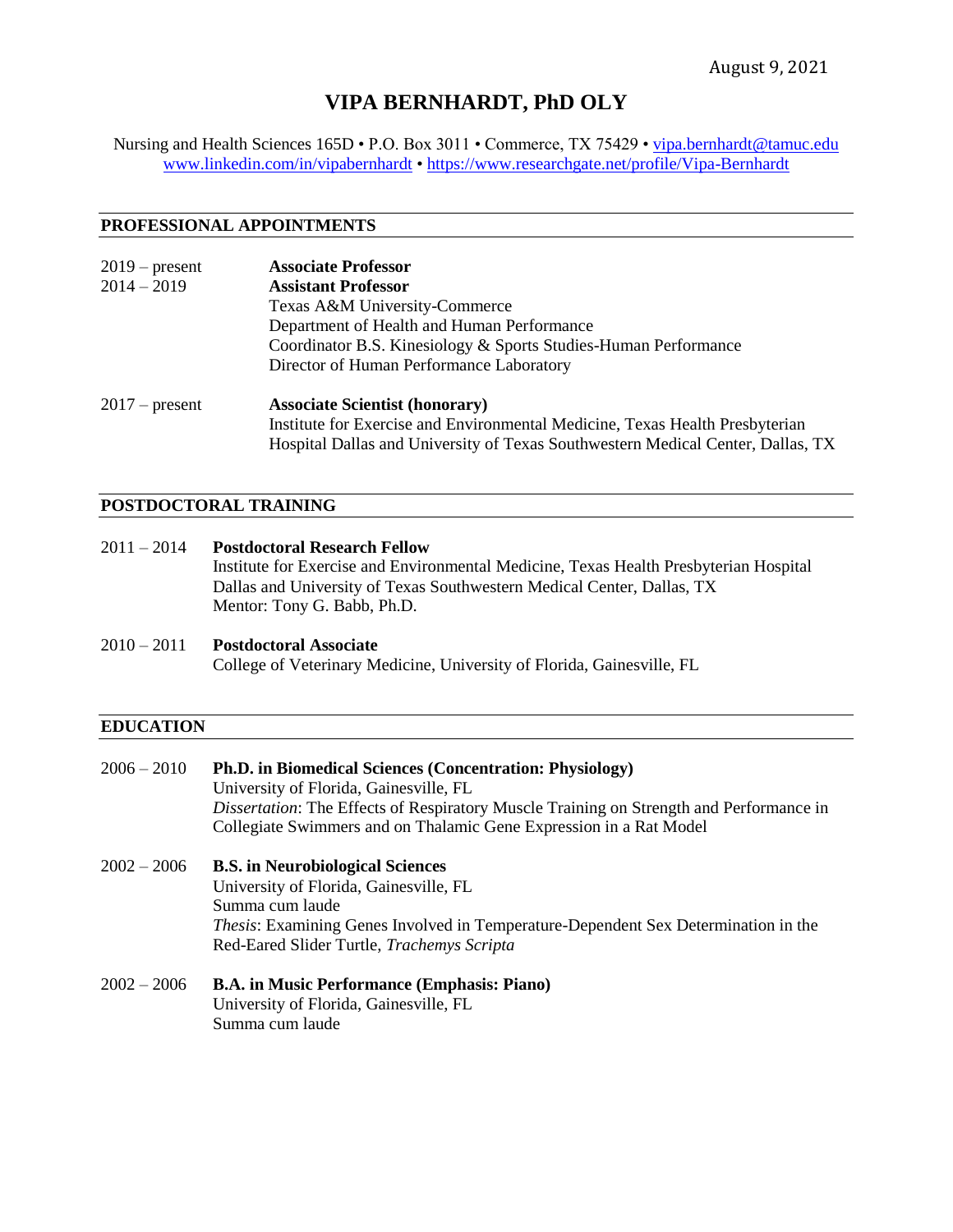# **TEACHING EXPERIENCE**

# *Texas A&M University-Commerce, Instructor of Record:*

| Undergraduate           |                                                              |                                                                                                                                                                                                                                                                        |  |  |
|-------------------------|--------------------------------------------------------------|------------------------------------------------------------------------------------------------------------------------------------------------------------------------------------------------------------------------------------------------------------------------|--|--|
| <b>HHPK 250</b>         | Physical Conditioning I: Individual<br>and Dual Sports       | Fall 2016, Spring 2017                                                                                                                                                                                                                                                 |  |  |
| HHPK 450 &<br>HHPK 450L | <b>Exercise Physiology and Laboratory</b>                    | Fall 2014, Spring 2015, Summer 2015,<br>Fall 2015, Spring 2016, Summer 2016,<br>Fall 2016, Spring 2017, Summer 2017,<br>Fall 2017, Spring 2018, Fall 2018,<br>Spring 2019, Fall 2019, Spring 2020,<br>Fall 2020, Spring 2021, Summer 2021,<br><b>Fall 2021</b>         |  |  |
| <b>HHPK 451</b>         | Topics in Exercise Science                                   | Spring 2015, Fall 2015, Spring 2016,<br>Spring 2017, Spring 2018, Fall 2018,<br>Spring 2019, Fall 2019, Spring 2020,<br>Fall 2020, Spring 2021, Fall 2021                                                                                                              |  |  |
| <b>HHPK 417</b>         | Measurement and Evaluation                                   | Fall 2014                                                                                                                                                                                                                                                              |  |  |
| HHPK 490/491            | Honor's Thesis                                               | Spring 2015, Spring 2016, Spring 2020,<br>Fall 2020, Spring 2021                                                                                                                                                                                                       |  |  |
| <b>FRA 105</b>          | Weight Training                                              | Fall 2017                                                                                                                                                                                                                                                              |  |  |
| <b>Graduate</b>         |                                                              |                                                                                                                                                                                                                                                                        |  |  |
| <b>HHPK 518</b>         | <b>Thesis</b>                                                | Spring 2015, Summer 2015, Fall 2015,<br>Spring 2016, Summer 2016, Fall 2016,<br>Spring 2017, Summer 2017, Fall 2017,<br>Spring 2018, Summer 2018, Fall 2018,<br>Spring 2019, Summer 2019, Fall 2019,<br>Spring 2020, Summer 2020, Fall 2020,<br>Spring 2021, Fall 2021 |  |  |
| <b>HHPK 519</b>         | <b>Research Methods</b>                                      | Fall 2021                                                                                                                                                                                                                                                              |  |  |
| <b>HHPK 530</b>         | <b>Sports Conditioning</b>                                   | Summer 2015, Fall 2017, Spring 2019,<br>Spring 2021                                                                                                                                                                                                                    |  |  |
| <b>HHPK 532</b>         | Cardiopulmonary Physiology                                   | Spring 2016, Spring 2018, Spring 2020                                                                                                                                                                                                                                  |  |  |
| <b>HHPK 545</b>         | <b>Advanced Exercise Physiology</b>                          | Fall 2014, Fall 2016, Fall 2018, Fall<br>2020                                                                                                                                                                                                                          |  |  |
| <b>HHPK 597</b>         | Individual<br>Research<br>in<br>Human<br>Performance         | Spring 2015                                                                                                                                                                                                                                                            |  |  |
| <b>HHPK 664</b>         | Exercise<br>Testing<br><b>Fitness</b><br>and<br>Prescription | Fall 2015, Fall 2017, Fall 2019, Fall<br>2021                                                                                                                                                                                                                          |  |  |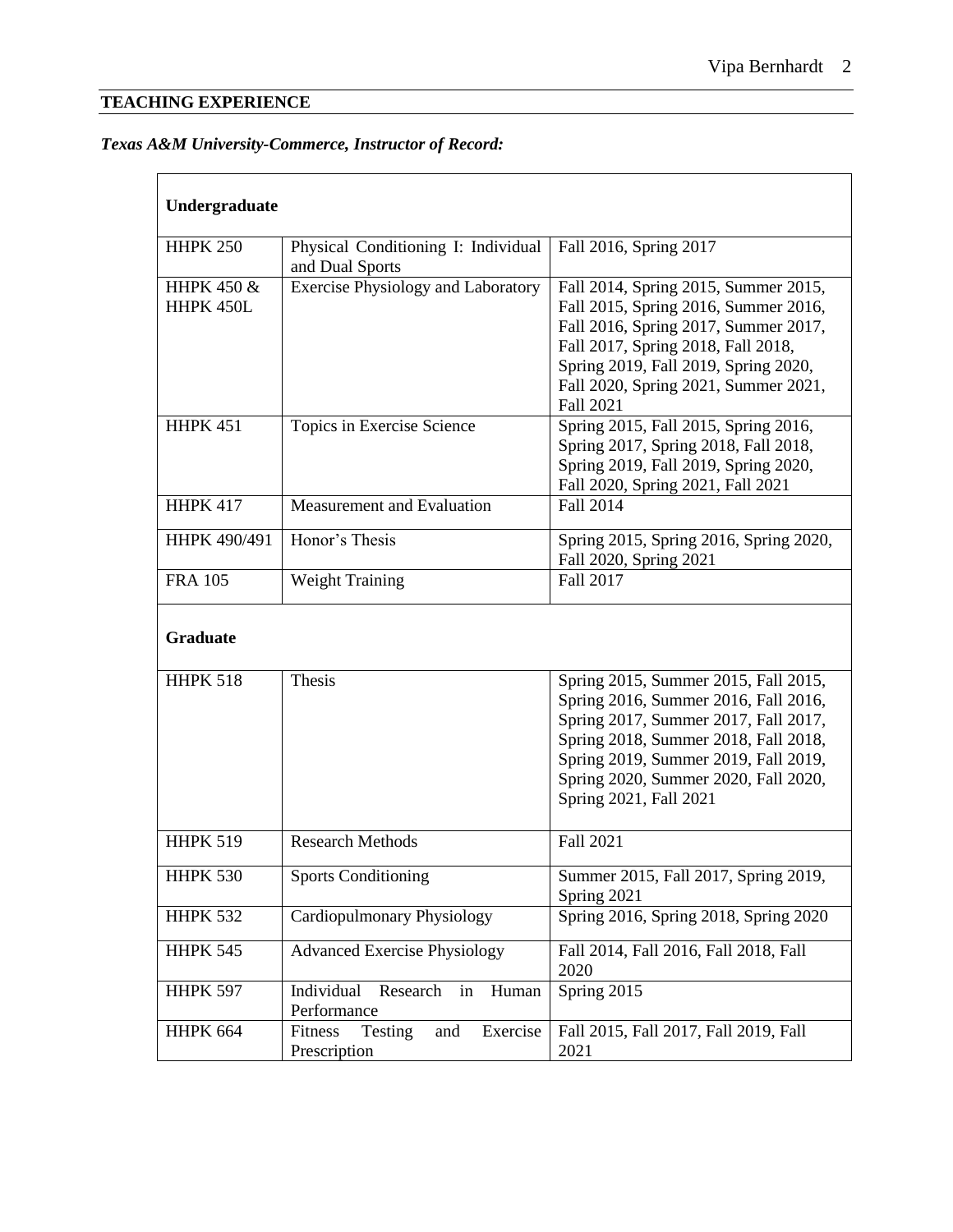## *Texas A&M University-Commerce, Graduate thesis and honor's thesis committees:*

Graduate thesis:

- Omar Ramirez: Exercise habits before and during COVID-19 in college students. Expected Graduation May 2022.
	- o Virtual poster presentation at Federation Research Symposium, April 2021.
	- o Virtual poster presentation at Texas ACSM, Feb 2021.
- Nicole Varone (chair): Changes in Body Composition and Aerobic Fitness Levels of College Students from Freshman to Senior Year. Graduation May 2021.
	- o Virtual poster presentation at Federation Research Symposium, April 2021.
	- o Submitted for the Texas ACSM manuscript award: "Changes in body composition in college students' first semester". Virtual Feb 2021.
	- o Virtual poster presentation at Texas ACSM, Feb 2021.
	- o Abstract accepted at ACSM, San Francisco, CA. 2020. (Cancelled due to COVID-19)
	- o Abstract accepted at Federation Research Symposium, Denton, TX, April 2020. (Cancelled due to COVID-19)
	- o Poster presentation at Texas ACSM, Waco, TX, Feb 2020.
	- o Poster presentation at TAMUC Annual Research Symposium, Commerce, TX, April 2019.
	- o Oral presentation, Student Research Development Award, at Texas ACSM, Fort Worth, TX, Feb 2019.
- Guadalupe Herrera (chair): Bilateral Asymmetry and Dynamic Balance in Collegiate Athletes. Expected Graduation May 2020.
	- o Poster presentation at ACSM, Orlando, FL. 2019.
		- \*Herrera GG and Bernhardt V. Bilateral lean mass and dynamic balance asymmetry in collegiate athletes. ACSM, Orlando, FL. 2019.
	- o Poster presentation at Federation Research Symposium, Denton, TX, April 2019
	- o Poster presentation at TAMUC Annual Research Symposium, Commerce, TX, April 2019
	- o Poster presentation at Texas ACSM, Fort Worth, TX, Feb 2019.
		- **Herrera GG and Bernhardt V. Bilateral Lean Mass and Dynamic Balance** Asymmetry in Collegiate Athletes. *International Journal of Exercise Science: Conference Proceedings*. 2019; 2(11): Article 49.
	- o 2<sup>nd</sup> place, poster presentation at TAMUS Pathways Annual Symposium, West Texas A&M University, Canyon, TX, Nov 2018
	- o Poster presentation at TAMUC Annual Research Symposium, Commerce, TX, April 2018
- Ai Ogata (chair): Risk Factors of Medial Tibial Stress Syndrome in Division II Track and Field/Cross-Country Athletes. Graduation May 2019.
- Tanner Crutcher (chair): Thermoregulatory and Cardiovascular Response of Structural Firefighters during Fire Suppression Operations. Expected Graduation May 2019.
	- o Poster presentation at TAMUC Annual Research Symposium, Commerce, TX, April 2018
- Keith Crabtree (chair): Impact of the Ingestion of Dark Chocolate on the Cardiovascular Fitness of Moderately Active Individuals. Graduation August 2017.
	- o Poster presentation at TAMUC Annual Research Symposium, Commerce, TX, April 2017
	- o TAMUC Summer Thesis Fellowship
- Yangmi Kang (chair): Muscle Strength and Flexibility Differences between High and Low Landing Error Scores in Youth Female Athletes. Graduation August 2017.
	- o TAMUC Summer Thesis Fellowship
- Jade Bell (committee member): Athlete Identity, Team Motivational Climate and Career Exploration and Engagement. Graduation August 2017.
	- o Poster presentation at TAMUC Annual Research Symposium, Commerce, TX, April 2017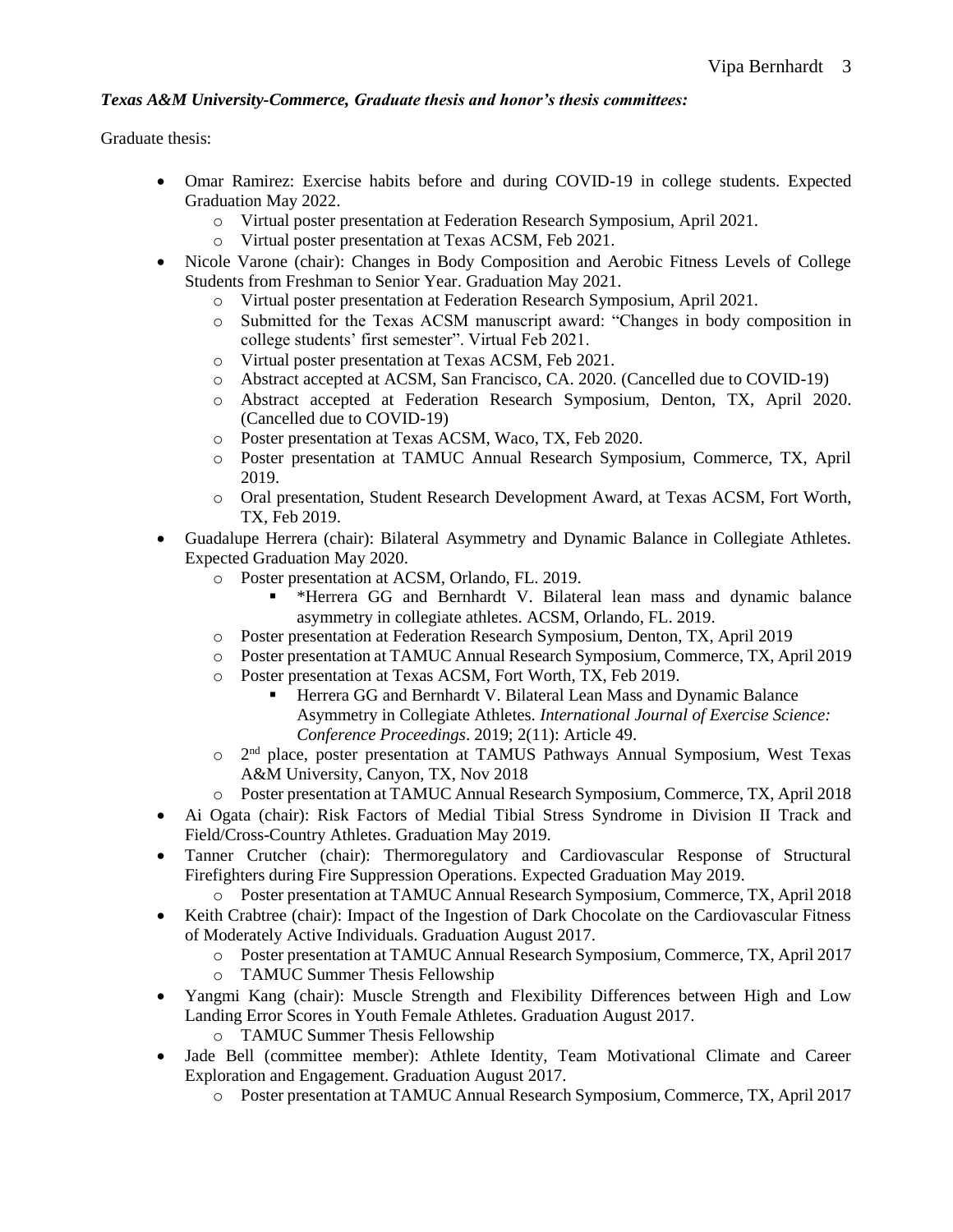- Masoud Moghaddam (chair): The Effects of Ultra Short High Intensity Interval Functionalequipment Training on Anaerobic Capacity and Body Composition of Healthy College Students. Graduation August 2016.
	- o Poster presentation at American College of Sports Medicine Annual Conference, Denver, CO, May 2016.
- Atsushi Yamaguchi (chair): The Effect of Warm-up Using Alternate-leg Lateral Bounding on 18.3-m Shuttle-run Performance in Collegiate Football Players. Graduation August 2016.
- Christopher Sataray (chair): The Effects of High Intensity Interval Training with Functional Training Equipment on  $VO<sub>2</sub>$  max and Peak Power. Graduation May 2016.
	- o Sataray, C. and **Bernhardt V**. The effects of high intensity interval training, in conjunction with functional training equipment, on VO2max and peak power in recreationally trained individuals. *International Journal of Exercise Science: Conference Proceedings*. 2016; 2(8): Article 47.
	- o American Kinesiology Association National Masters Scholar Award 2016

Undergraduate honor's thesis:

- Heaven Dunn (chair): Anti-gravity treadmill therapy for people with obesity and lower-extremity injury.
- Taryn Cast (committee member): A Biomechanical Assessment of the Drop Vertical Jump with or without Visual Feedback.in Collegiate Female Athletes.
- Rachel Scarcelli (chair): The use of multi-sensory environments for children with autism spectrum disorder in occupational therapy clinics. (defended on 4/13/2021)
- Logan Talley (committee member): The lack of knowledge in the prevalence of stimulating neonatal intensive care unit (NICU) patients and the lifelong effect of the stimulation. (defended on 5/3/2018)
- Sarah Geller (committee member): The effect of positive facial expression on false face recognition: do positive faces seem more familiar? (defended on 4/19/2018)
- Laura Heron (committee member): Athlete and team responses to injury (defended on 4/14/2016)
- Collin Rodgers (committee member): The effects of various intensities of active recovery following cryotherapy as a post-game therapeutic modality for baseball pitchers (defended on 11/10/2015)
- Kyle Hackney (chair): Sprinting toward health: A review of high intensity interval training in clinical and recreational populations (defended on 9/30/2015)

McNair Scholar Program, faculty mentor:

- Omar Ramirez, 2019: Can Fitbit competitions increase physical activity in college students?
	- o Ramirez O, Bernhardt V. Using Fitbit competitions to increase physical activity in college students. *The Macksey Journal*. 2020.
	- o Presentation at Johns Hopkins University Macksey National Undergraduate Humanities Research Symposium, May 2020. (Virtually due to COVID-19).
	- o Poster presentation at Texas ACSM, Waco, TX, Feb 2020.
	- o 1st place, poster presentation at TAMUS Pathways Annual Symposium, Texas A&M International University at Laredo, Nov 2019
- Fritzi Quinones, 2017-18: Proportion of physically active individuals at risk for lower extremity injury determined by Y-Balance Test
	- o Oral presentation at TAMUC McNair Showcase, Commerce, TX, Oct 2017
	- o Poster presentation at TAMUS Pathways Annual Symposium, Tarleton State University, Stephenville, TX, Nov 2017
	- o Poster presentation at TAMUC Annual Research Symposium, Commerce, TX, April 2018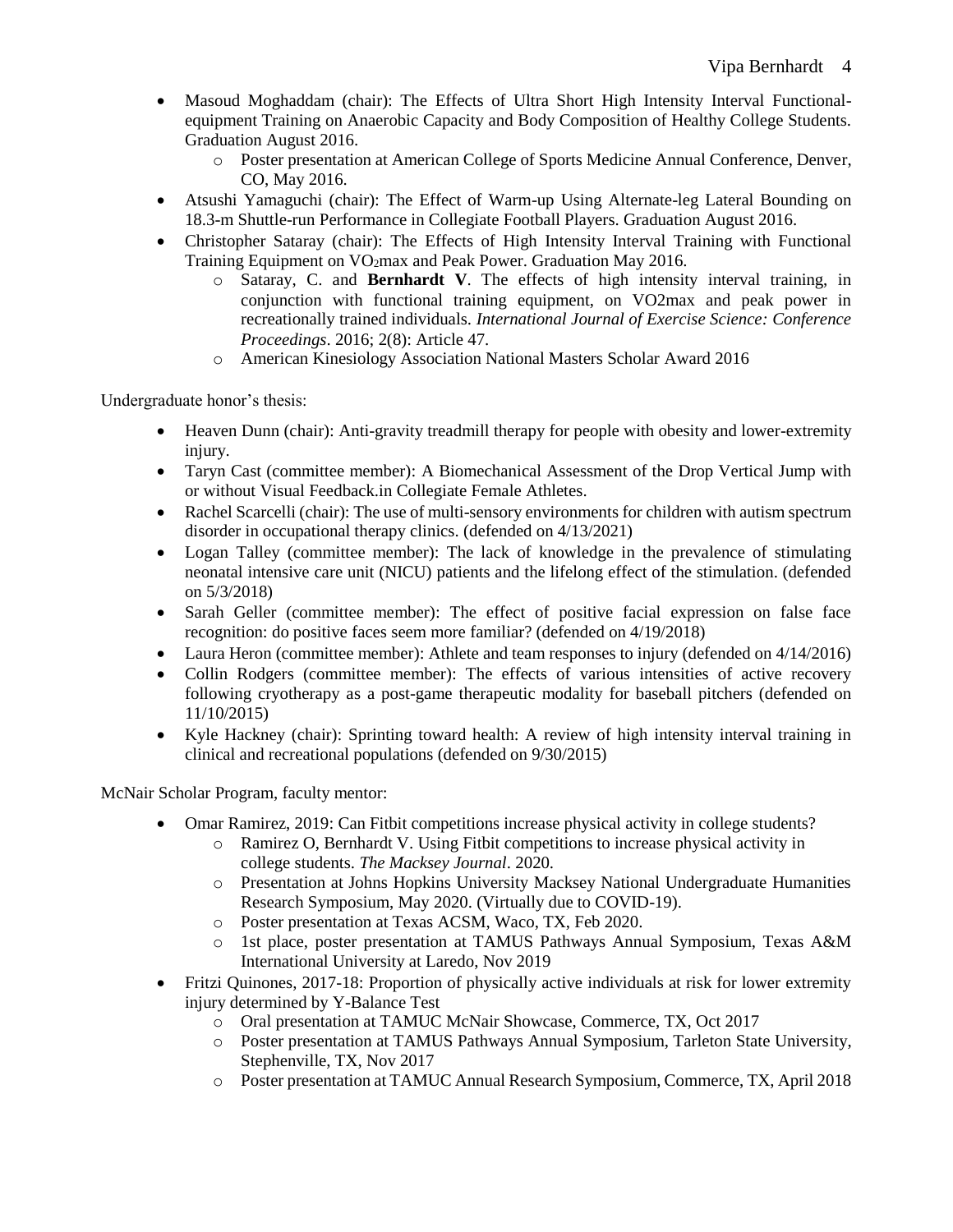#### **PEER-REVIEWED PUBLICATIONS**

### **\*denotes student author**

### *In Review:*

- 1) **Bernhardt V**, Stickford JL, Bhammar DM, Balmain BN, Babb TG. Repeatability of dyspnea measurements during exercise in women with obesity. *Biological Psychology*.
- 2) \*Varone N, **Bernhardt V**. Effects of prescription medication on college students' body composition. *Journal of American College Health*.

### *Published:*

- 1) Bhammar DM, **Bernhardt V**, Stickford J, Miller C., Babb TG. Recruitment and retention of healthy women with obesity for psychophysiological study before and after weight loss: Insights, challenges, and suggestions. *Journal of obesity and weight loss therapy*. 11(2):428. 2021.
- 2) Spencer MD, Balmain BN, **Bernhardt V**, Wilhite DP, Babb TG. Dyspnea during exercise and voluntary hyperpnea in women with obesity. *Respiratory Physiology and Neurobiology*. 287: 103638. 2021.
- 3) \*Ramirez O, **Bernhardt V**. Using Fitbit competitions to increase physical activity in college students. *The Macksey Journal. 1:77*. 2020.
- 4) Balmain BN, Weinstein K, **Bernhardt V**, Marines-Price R, Tomlinson AR, Babb TG. Multidimensional aspects of dyspnea in obese patients referred for cardiopulmonary exercise testing. *Respiratory Physiology and Neurobiology*. 274:103365. 2020.
- 5) **Bernhardt V**, Bhammar DM, Marines-Price R, Babb TG. Weight loss reduces dyspnea on exertion and unpleasantness of dyspnea in obese men. *Respiratory Physiology and Neurobiology*. 261:55-61. 2019.
- 6) Marines-Price R, **Bernhardt V**, Bhammar DM, Babb TG. Dyspnea on exertion provokes unpleasantness and negative emotions in women with obesity. *Respiratory Physiology and Neurobiology*. 260:131-136. 2019.
- 7) \*Bell JM, Prewitt S, **Bernhardt V**, Culpepper D. The relationship between athlete identity and career exploration and engagement in Division II athletes*. International Journal of Exercise Science*. 11(5):493-502. 2018.
- 8) Bhammar DM, Stickford JL, **Bernhardt V**, Babb TG. Verification of maximal oxygen uptake in obese and nonobese children. *Medicine & Science in Sports & Exercise*. 49(4):702-710. 2017.
- 9) **Bernhardt V**, Mitchell GS, Lee WY, Babb TG. Short-Term modulation of the ventilatory response to exercise is preserved in obstructive sleep apnea. *Respiratory Physiology and Neurobiology*. 236:42-50. 2017.
- 10) **Bernhardt V**, Babb TG. Exertional dyspnoea in obesity. *European Respiratory Review*. 142:487- 495. 2016.
- 11) **Bernhardt V**, Stickford JL, Bhammar DM, Babb TG. Aerobic exercise training reduces dyspnea on exertion in obese women. *Respiratory Physiology and Neurobiology*. 221:64-70. 2016.
- 12) Bhammar D, Stickford J, **Bernhardt V**, Babb TG. Effect of weight loss on operational lung volumes and oxygen cost of breathing in obese women. *International Journal of Obesity*. 40:998-1004. 2016.
- 13) **Bernhardt V**, Babb TG. Weight loss reduces dyspnea on exertion in obese women. *Respiratory Physiology and Neurobiology*. 204:86-92. 2014.
- 14) **Bernhardt V**, Spencer MD, Babb TG. Pulmonary function in obese women: Importance of reference equations and racial background. *Journal of Qinghai Medical College*. 35:73-81. 2014.
- 15) Spencer MD, **Bernhardt V**, Haller SF, Locke KW, Babb TG. Abdominal volumes in nonobese and obese women and men. *Journal of Qinghai Medical College*. 35:145-152. 2014.
- 16) **Bernhardt V**, Babb TG. Respiratory symptom perception differs in obese women with strong or mild breathlessness during constant-load exercise. *Chest.* 2014; 145(2):1-9.
- 17) **Bernhardt V**, Wood HE, Moran RB, Babb TG. Dyspnea on exertion in obese men. *Respiratory Physiology and Neurobiology*. 185(2):241-8. 2013.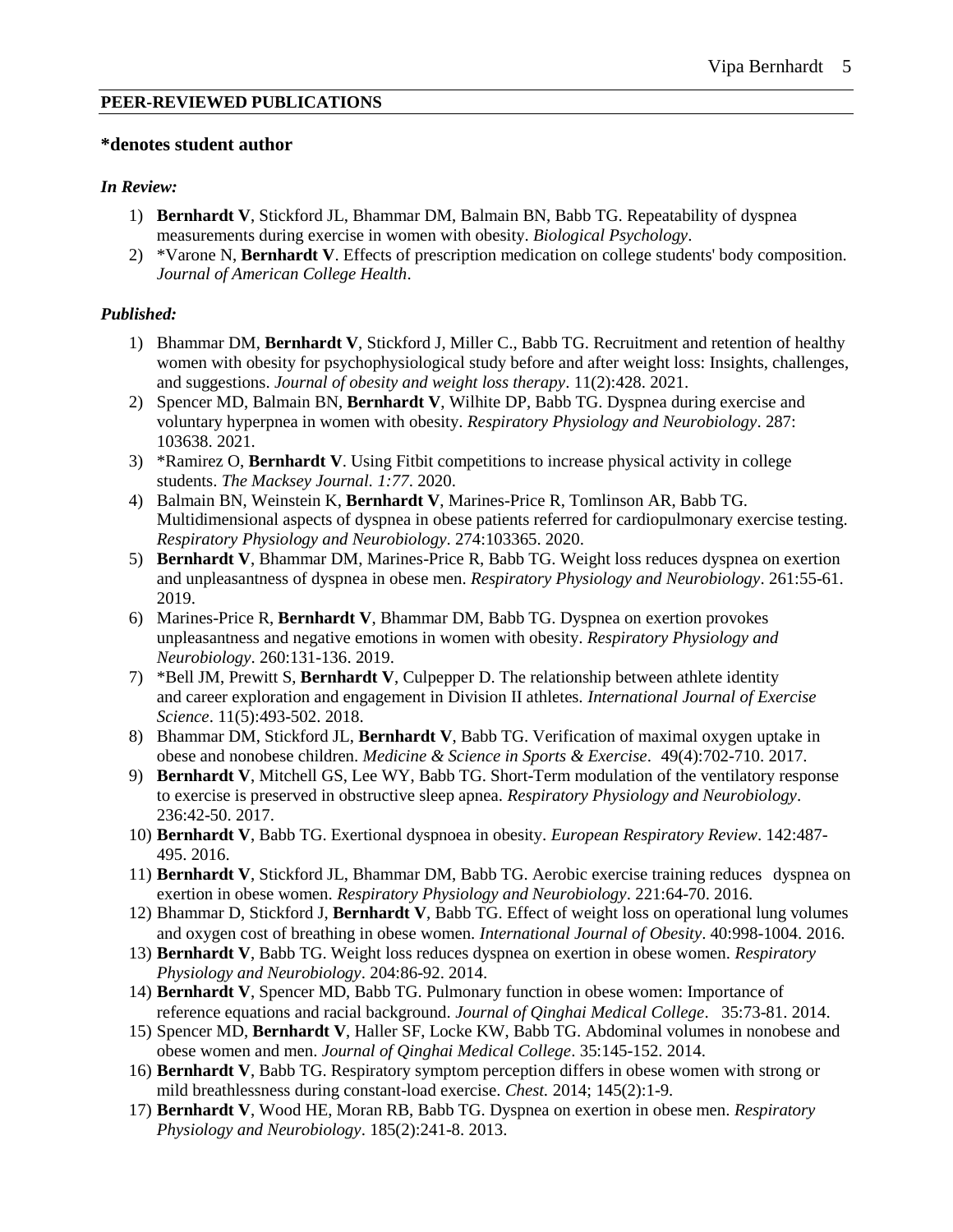- 18) **Bernhardt V**, Lorenzo S, Babb TG, Zavorsky GS. Corrected end-tidal PCO<sub>2</sub> accurately estimates arterial PCO<sub>2</sub> at rest and during exercise in morbidly obese adults. *Chest.* 143(2):471-7. 2013.
- 19) **Bernhardt V,** Hotchkiss MT, Garcia-Reyero N, Denslow N, Davenport PW. Tracheal occlusion conditioning in conscious rats modulates gene expression profile of medial thalamus. *Frontiers in Respiratory Physiology*. 2:24. 2011.
- 20) **Bernhardt V**, Garcia-Reyero N, Vovk A, Denslow N, Davenport PW. Tracheal Occlusion Modulates The Gene Expression Profile Of The Medial Thalamus In Anesthetized Rats. *Journal of Applied Physiology*. 111(1):117-24. 2011.

## **INVITED SPEAKER AT CONFERENCES**

- 1) "Cardiopulmonary exercise testing in obesity." International Conference on Respiratory Pathophysiology, Sleep and Breathing, Rome, Italy. June, 2016.
- 2) "Performance of obese patients during exercise." American College of Chest Physicians (CHEST) international meeting. Los Angeles, CA. October 2016.

## **ABSTRACTS PRESENTED AT CONFERENCES**

# **Count: 59**

## **First-author: 22**

*ACSM – American College of Sports Medicine (MSSE - Medicine & Science in Sports & Exercise) ATS – American Thoracic Society (AJRCCM – American Journal of Respiratory and Critical Care Medicine)*

*EB – Experimental Biology (FASEB J – Journal of the Federation of American Societies for Experimental Biology)*

## **\*denotes student author**

- 1) \*Varone N, **Bernhardt V**. Changes in Body Composition and Aerobic Fitness Levels in College Students' First Semester. Federation Graduate Student Virtual Research Symposium. 2021. https://sites.google.com/twu.edu/federationsymposium/humanitiespresentations/nicole-varone?authuser=0
- 2) \*Ramirez O, **Bernhardt V**. Experiences and Attitudes of College Students towards Exercise during COVID-19 - Preliminary Results. Federation Graduate Student Virtual Research Symposium. 2021. [https://sites.google.com/twu.edu/federationsymposium/stem](https://sites.google.com/twu.edu/federationsymposium/stem-presentations/omar-ramirez?authuser=0)[presentations/omar-ramirez?authuser=0](https://sites.google.com/twu.edu/federationsymposium/stem-presentations/omar-ramirez?authuser=0)
- 3) \*Varone N, **Bernhardt V**. Changes in Body Composition and Aerobic Fitness Levels in College Students' First Semester. Texas Chapter of the American College of Sports Medicine, *Int J Exerc Sci,* Conference Proceedings: 2(12):90, 2021.
- 4) \*Ramirez O, **Bernhardt V**. Experiences and Attitudes of College Students towards Exercise during COVID-19 - Preliminary Results. Texas Chapter of the American College of Sports Medicine, *Int J Exerc Sci,* Conference Proceedings: 2(13):67, 2021.
- 5) \*Varone N, **Bernhardt V**. Body composition and aerobic fitness levels in college freshmen. ACSM, San Francisco, CA. *MSSE, 52(5): S683*, 2020. Cancelled due to COVID-19.
- 6) **\***Ramirez O, **Bernhardt V**. Using Fitbit competitions to increase physical activity in college students. *Johns Hopkins University Richard Macksey National Undergraduate Humanities Research Symposium*. Baltimore, MD, 2020. Presented virtually due to COVID-19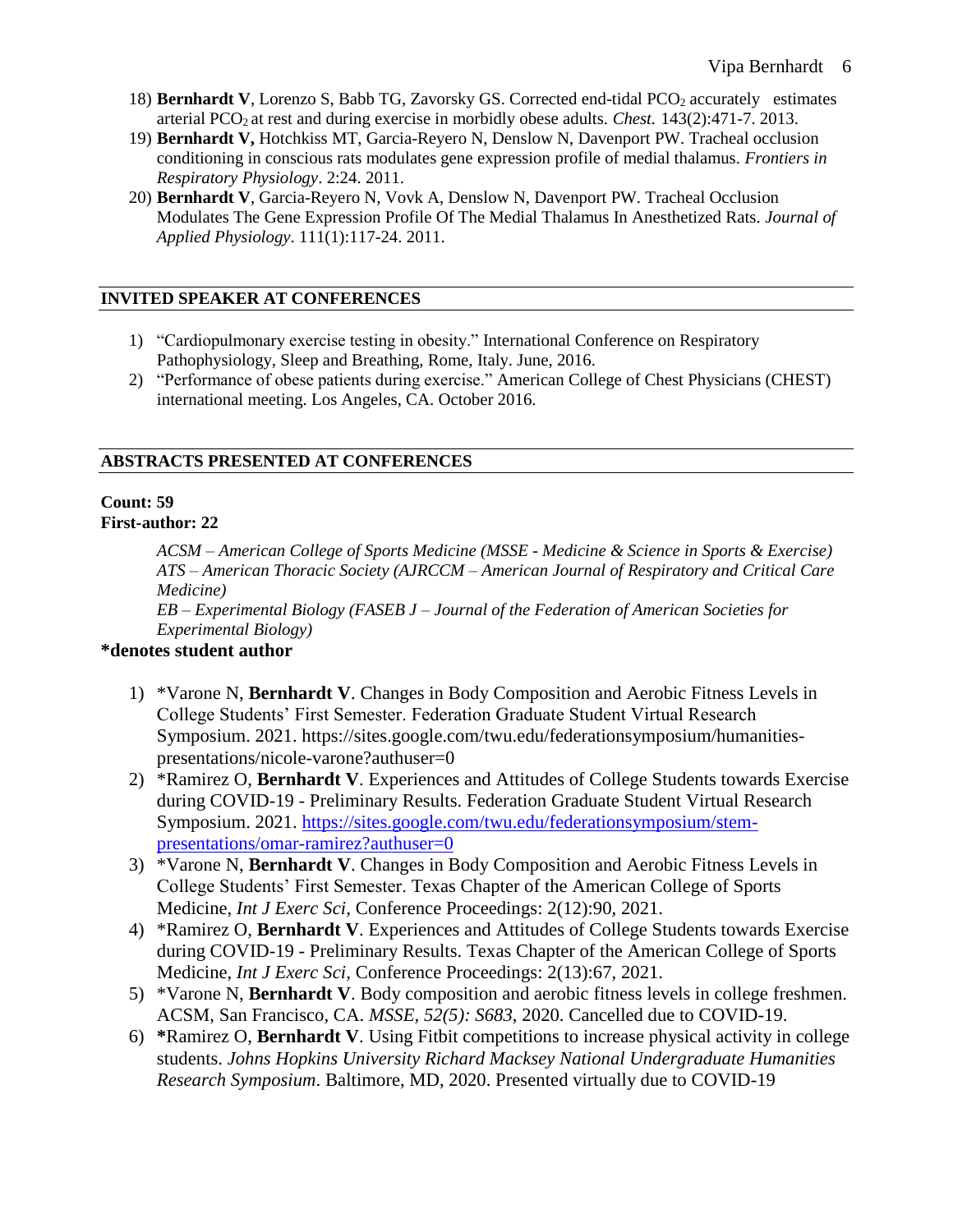- 7) \*Varone N, **Bernhardt V**. Changes in Body Composition and Aerobic Fitness Levels in College Students' First Semester of Freshman Year. Federation Research Symposium, Denton, TX, 2020.
- 8) \*Varone N, **Bernhardt V**. Changes in Body Composition and Aerobic Fitness Levels in College Students' First Semester of Freshman Year. Texas Chapter of the American College of Sports Medicine, Waco, TX. *Int J Exerc Sci*, Conference Proceedings: 2 (12):90, 2020.
- 9) **\***Ramirez O, **Bernhardt V**. Using Fitbit competitions to increase physical activity in college students. Texas Chapter of the American College of Sports Medicine, Waco, TX. *Int J Exerc Sci*, Conference Proceedings: 2(12):31, 2020.
- 10) **\***Ramirez O, **Bernhardt V**. Using Fitbit competitions to increase physical activity in college students. *Texas A&M System Pathways Annual Symposium*. Texas A&M International University-Laredo, TX. 2019.
- 11)**Bernhardt V**, Bhammar DM, Marines-Price R, Babb TG. Weight loss decreases dyspnea on exertion and unpleasantness in obese adults. ACSM, Orlando, FL. *MSSE, 51(6): 534*, 2019.
- 12) **\***Herrera G, **Bernhardt V**. Bilateral lean mass and dynamic balance asymmetry in collegiate athletes. ACSM, Orlando, FL. *MSSE, 51(6): 906*, 2019.
- 13) **\***Herrera G, **Bernhardt V**. Bilateral lean mass and dynamic balance asymmetry in collegiate athletes. Federation Research Symposium, Denton, TX, 2019.
- 14) **\***Herrera G, **Bernhardt V**. Bilateral lean mass and dynamic balance asymmetry in collegiate athletes. Texas Chapter of the American College of Sports Medicine, Fort Worth, TX. *Int J Exerc Sci*, Conference Proceedings: 2 (11):49, 2019.
- 15)Bhammar DM, Wilhite DP, Marines-Price R, **Bernhardt V**, Huet B, Gupta O, Martinez-Fernandez T, Babb TG. Quantifying maximal oxygen uptake using lean body mass in children with obesity. *EB*, Orlando, FL. 2019.
- 16)**Bernhardt V**, Bhammar DM, Marines-Price R, Babb TG. Work of breathing in obese men with and without dyspnea on exertion. *EB*, San Diego, CA. *FASEB J,*32(S1):913.10, 2018.
- 17)**Bernhardt V**, Bhammar DM, Marines-Price R, Babb TG. Cardiorespiratory fitness of otherwise healthy obese women. *ACSM*, Minneapolis, MN. *MSSE*, 50(5S):406, 2018.
- 18)Bhammar DM, **Bernhardt V**, Marines-Price R, Babb TG. Effect of growth and changes in body composition on cycling efficiency in obese and normal weight children. *ACSM*, Minneapolis, MN. *MSSE*, 50(5S):284, 2018.
- 19)**Bernhardt V**, Bhammar DM, Marines-Price R, Babb TG. Weight loss improves dyspnea on exertion in obese men. *ATS*, San Diego, CA. *AJRCCM*, 197:A4340, 2018.
- 20)Bhammar DM, **Bernhardt V**, Marines-Price R, Babb TG. Effect of growth and changes in body composition on pulmonary function in obese and normal weight children. *ATS*, San Diego, CA. *AJRCCM*, 197:A2036, 2018.
- 21)Babb TG, **Bernhardt V**, Weinstein K, Walker-Williams S, Tomlinson AR. Multidimensional dyspnea profile in patients referred for cardiopulmonary exercise testing. *Dyspnea Society*, Montreal, Quebec, Canada. 2018.
- 22) **\***Quinones F, **Bernhardt V**. Proportion of physically active college students at risk for lower extremity injury. *Texas A&M System Pathways Annual Symposium*. Tarleton State University, Stephenville, TX. 2017.
- 23)**Bernhardt V**, Marines-Price R, Weinstein K, Walker-Williams S, Tomlinson AR, Babb TG. Dyspnea on exertion in nonobese and obese patients. *Texas Health Presbyterian Hospital Dallas Research & Evidence-Based Practice Poster Fair*. Dallas, TX. 2017.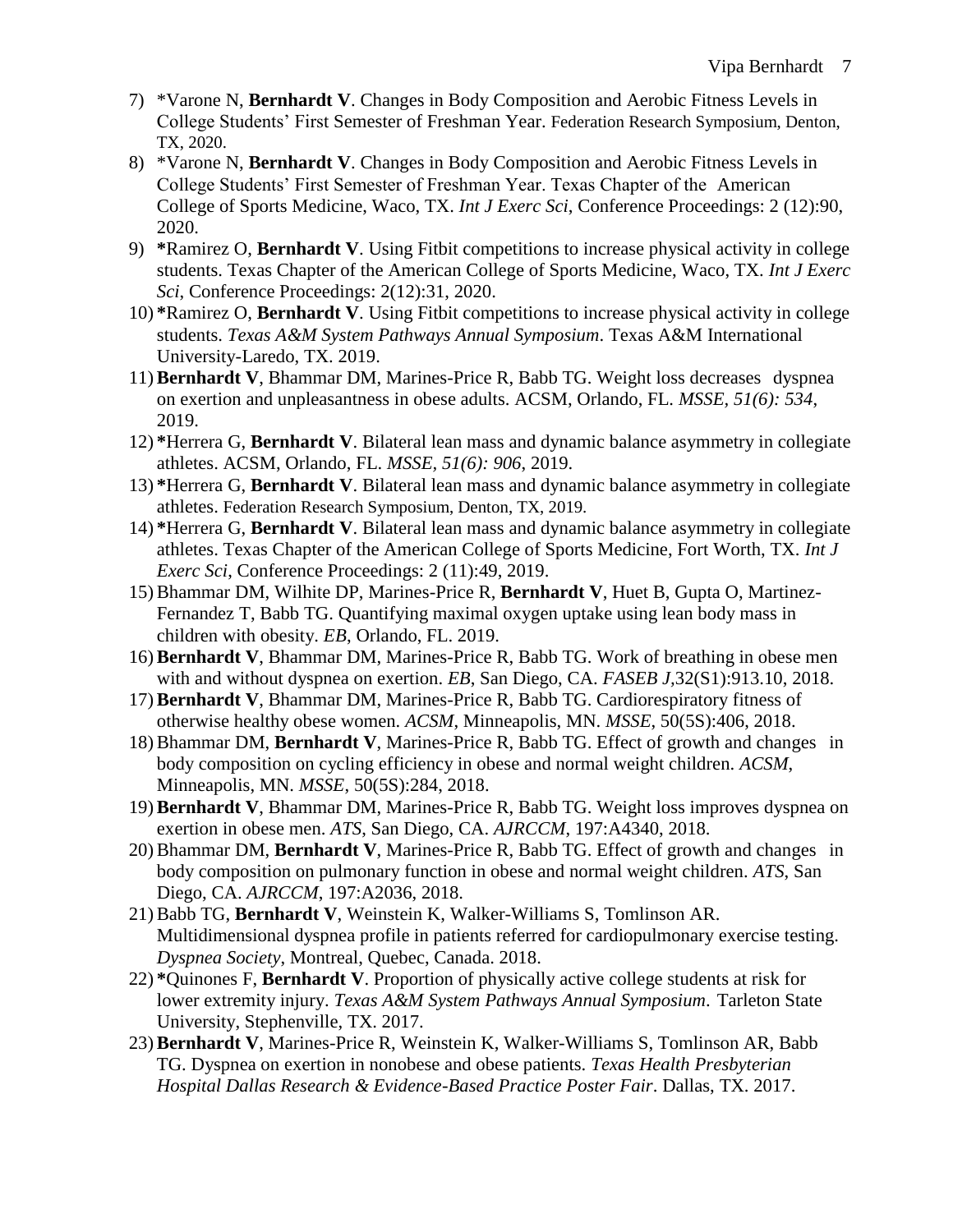- 24) **\***Crane L, Marines-Price R, **Bernhardt V**, Bhammar DM, Babb TG. Obesity, dyspnea on exertion, and health related quality of life in obese men. *Texas Health Presbyterian Hospital Dallas Research & Evidence-Based Practice Poster Fair*. Dallas, TX. 2017.
- 25)**Bernhardt V**, Marines-Price R, Weinstein K, Walker-Williams S, Tomlinson AR, Babb TG. Dyspnea on exertion in nonobese and obese patients. *ACSM*, Denver, CO. *MSSE*, 49(5S):326, 2017.
- 26)Bhammar DM, Stickford J, **Bernhardt V**, Marines-Price R, Bassett JT, Roman MC, Babb TG. Operational lung volumes while seated, supine, and during exercise in obese and nonobese children. *ACSM*, Denver, CO. *MSSE*, 49(5S):16, 2017.
- 27)**Bernhardt V**, Bassett JT, Moran RB, Marines-Price R, Mitchell GS, Lee WY, Babb TG. Short-term modulation of the ventilatory response to exercise is preserved in obstructive sleep apnea. *EB*, San Diego, CA. *FASEB J*, 30:1261.15, 2016.
- 28)Babb TG, **Bernhardt V**, Bhammar DM, Stickford JL, Bassett JT, Marines-Price R, Roman MC. Fat weight rises but not lean body mass with increased severity of obesity in women. *EB*, San Diego, CA. *FASEB J*, 30:868.10, 2016.
- 29) Marines-Price R, **Bernhardt V**, Bhammar DM, Stickford JL, Bassett JT, Roman MC, Insel K. Babb TG. Unpleasantness and negative emotions related to dyspnea on exertion in obese women. *EB*, San Diego, CA. *FASEB J*, 30:1288.23, 2016.
- 30)Bhammar DM, Stickford JL, Bernhardt V, Kim RJ, Marines-Price R, Bassett JT, Contreras MC, Kreutzer A, Babb TG. Respiratory effects of weight loss or gain over 1 year in obese children. *EB*, San Diego, CA. *FASEB J,* 30:687.5, 2016.
- 31)Babb TG, **Bernhardt V**, Bhammar DM, Stickford JL, Bassett JT, Marines-Price R, Roman MC. Effect of obesity-classification on dyspnea on exertion in obese women. *ATS*, San Francisco, CA. *AJRCCM*, 193:A4513, 2016.
- 32)Bhammar DM, Stickford JL, **Bernhardt V**, Marines-Price R, Bassett JT, Kreutzer A, Roman MC, Babb TG. Dyspnea intensity, descriptors, and negative symptoms during exercise in obese and nonobese children. *ACSM*, San Diego, CA. *MSSE*, 48(5S):455, 2016.
- 33) **\***Sataray CS, **Bernhardt V**. The effects of high intensity interval training, in conjunction with functional training equipment, on VO2max and peak power in recreationally trained individuals. Texas Chapter of the American College of Sports Medicine, College Station, TX. *Int J Exerc Sci*, Conference Proceedings, 2(8):47, 2016.
- 34)**Bernhardt V**, Bhammar DM, Stickford JS, Bassett JT, Marines-Price R, Pineda JN, Genovese J, Babb TG. Aerobic exercise training without weight loss improves dyspnea on exertion in obese women. *ATS*, Denver, CO. *AJRCCM*, 191:A1732, 2015.
- 35)Bhammar DM, **Bernhardt V**, Stickford JL, Bassett JT, Marines-Price R, Babb TG. Quantification of cardiorespiratory fitness in obese children. *ACSM*, San Diego, CA. *MSSE,* 47(5S):298, 2015.
- 36)**Bernhardt V**, Moran RB, Bassett JT, Lorenzo S, Pineda JN, Genovese J, Babb TG. Weight loss reduces dyspnea on exertion in obese women independent of improvement in respiratory function. *ATS*, San Diego, CA. *AJRCCM*, 189:A5386, 2014
- 37)**Bernhardt V**, Moran RB, Bassett JT, Lorenzo S, Pineda JN, Genovese J, Babb TG. Breathlessness, but not oxygen cost of breathing, is higher during voluntary hyperpnea in obese women with vs without dyspnea on exertion. *ATS*, San Diego, CA. *AJRCCM,* 189: A5038, 2014.
- 38)Bhammar DM, **Bernhardt V**, Lorenzo S, Moran RB, Bassett JT, Pineda JN, Genovese JP, Babb TG. Modest weight loss significantly reduces oxygen cost of breathing in obese women. *ATS*, San Diego, CA. *AJRCCM,*189:A3520, 2014.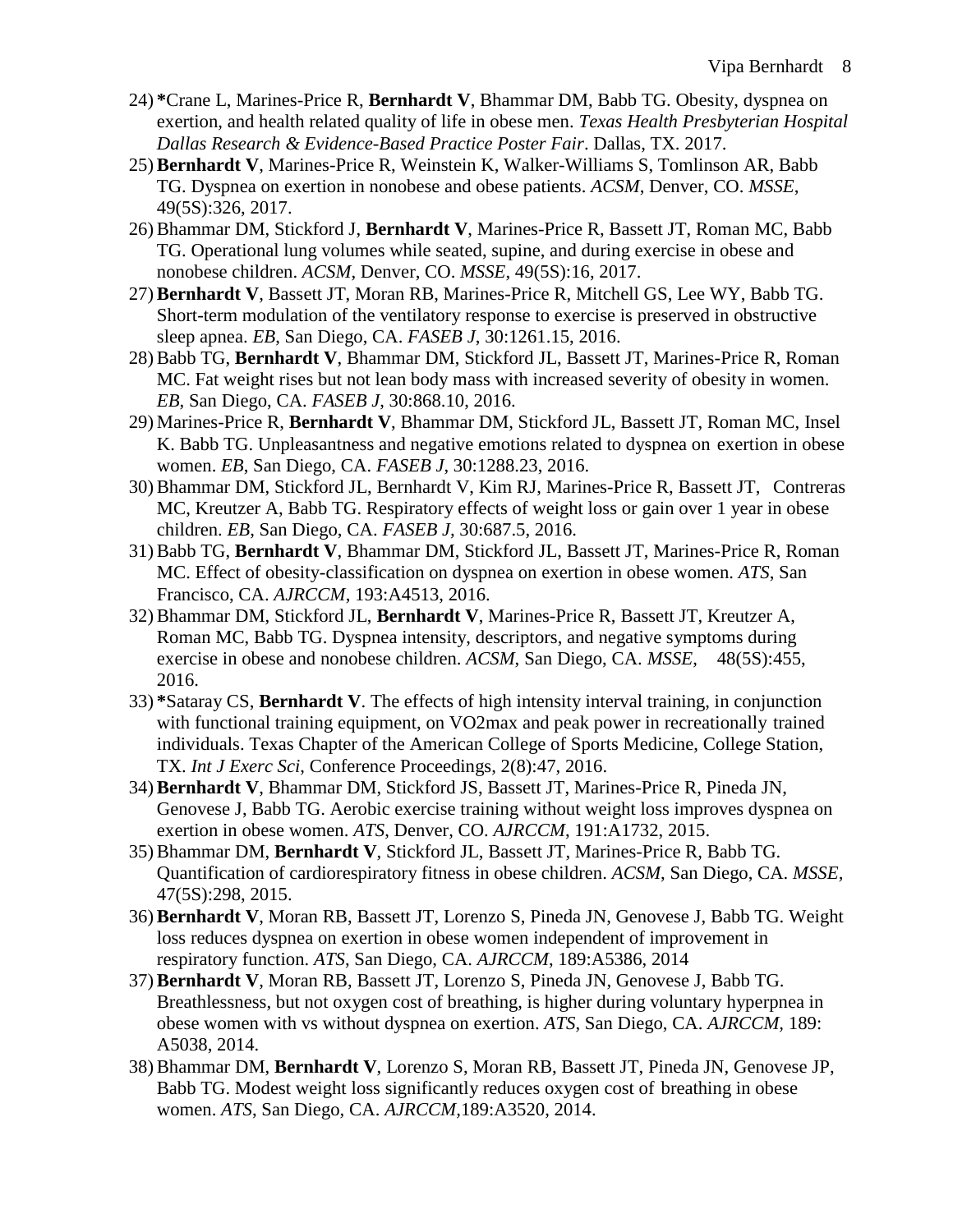- 39)**Bernhardt V**, Bhathia S, Moran RB, Bassett JT, Lorenzo S, Pineda JN, Genovese J, Babb TG. Repeatability of Rating of Perceived Breathlessness during Exercise in Obese Women. *ACSM*, Orlando, FL. *MSSE*, 46(5): S529, 2014.
- 40)Bhammar DM, **Bernhardt V**, Lorenzo S, Moran RB, Bassett JT, Pineda JN, Genovese JP, Babb TG. Weight Loss via Diet and Resistance Exercise Improves Exercise Breathing Mechanics in Obese Women. *ACSM*, Orlando, FL. *MSSE*, 46:9, 2014.
- 41)**Bernhardt V**, Lorenzo S, Moran RB, Bassett JT, Haller SF, Pineda JN, Babb TG. Oxygen cost of breathing does not differ between women with vs. without dyspnea on exertion. *ACSM*, Indianapolis, IN. *MSSE*, 45(5S):292, 2013.
- 42)Bassett JT, **Bernhardt V**, Lorenzo S, Moran RB, Haller SF, Pineda JN, Babb TG. Peak oxygen uptake differs between obese women with vs. without dyspnea on exertion. *ACSM*, Indianapolis, IN. *MSSE*, 45(5S):401, 2013.
- 43) Moran RB, **Bernhardt V**, Lorenzo S, Bassett JT, Haller SF, Pineda JN, Babb TG. Pulmonary function does not differ between obese women with and without dyspnea on exertion. *ACSM*, Indianapolis, IN. *MSSE*, 45(5S):401, 2013.
- 44) Pineda JN, **Bernhardt V**, Lorenzo S, Moran RB, Bassett JT, Haller SF, Babb TG. Similar body composition and fat distribution between obese women with vs. without dyspnea on exertion. *ACSM*, Indianapolis, IN. *MSSE*, 45(5S):294, 2013.
- 45)**Bernhardt V**, Lorenzo S, Moran RB, Basset JT, Haller SF, Pineda JN, Babb TG. Breathlessness descriptors during constant load cycling in obese women with or without dyspnea on exertion. *EB*, Boston, MS. *FASEB J*, 27:718.3, 2013.
- 46) Spencer MD, Pineda JN, Haller, SF, Moran RB, Lorenzo S, **Bernhardt V**, Bassett JT, Weatherall PT, Babb TG. Reliability of adipose tissue quantification using water suppressed and non-water suppressed MRI in obese women. *EB*, Boston, MS. *FASEB J*, 27:852.12, 2013.
- 47)**Bernhardt V**, Lorenzo S, Moran RB, Bassett JT, Haller SF, Pineda JN, Babb TG. Breathlessness descriptors during constant load cycling in obese women with or without dyspnea on exertion. *International Society for the Advancement of Respiratory Psychophysiology*, Orlando, FL. September 2012.
- 48) **Bernhardt V**, Straub AM, Lavin KM, Lorenzo S, Babb TG, Zavorsky GS. Arterial PCO<sub>2</sub>  $(PaCO<sub>2</sub>)$  can be accurately estimated using end-tidal  $PCO<sub>2</sub> (P<sub>ET</sub>CO<sub>2</sub>)$  during rest and exercise in obese subjects. *EB*, San Diego, CA*. FASEB J,* 26:1146.4, 2012.
- 49)**Bernhardt V**, Haller SF, Moran RB, Wood HE, Babb TG. Breathlessness descriptors during constant load cycling in obese men with and without dyspnea on exertion. *EB*, San Diego, CA. *FASEB J*, 26:704.25, 2012.
- 50)Babb TG, Haller SF, **Bernhardt V**, Locke KW. Regional body volumes in nonobese and obese women and men. *EB*, San Diego, CA. *FASEB J*, 2012 26:877, 2012.
- 51) Zavorsky GS, **Bernhardt V**, Straub AM, Lavin KM, Babb TG. Accuracy of Non-invasive Estimates of Dead Space/Tidal Volume Ratios during Exercise in Morbidly Obese Subjects. *ACSM*, San Franscisco, CA. *MSSE.* 44(5S): 94, 2012.
- 52)**Bernhardt V**, Nedrud SM, Hotchkiss MT, Davenport PW. The Effects of Expiratory Muscle Strength Training on Subjective Ratings and Performance in Elite Swimmers. *International Society for the Advancement of Respiratory Psychophysiology*, Athens, Greece. 2011.
- 53)**Bernhardt V**, Nedrud SM, Davenport PW. The Effects of Expiratory Muscle Strength Training (EMST) in Collegiate Swimmers. *EB*, Washington, DC. *FASEB J,* 25:1057.8, 2011.
- 54)**Bernhardt V**, Nedrud SM, Troy G, Davenport PW. The Effects of Expiratory Muscle Strength Training in Elite College Swimmers. *EB*, Anaheim, CA. *FASEB J*, 24:618.4, 2010.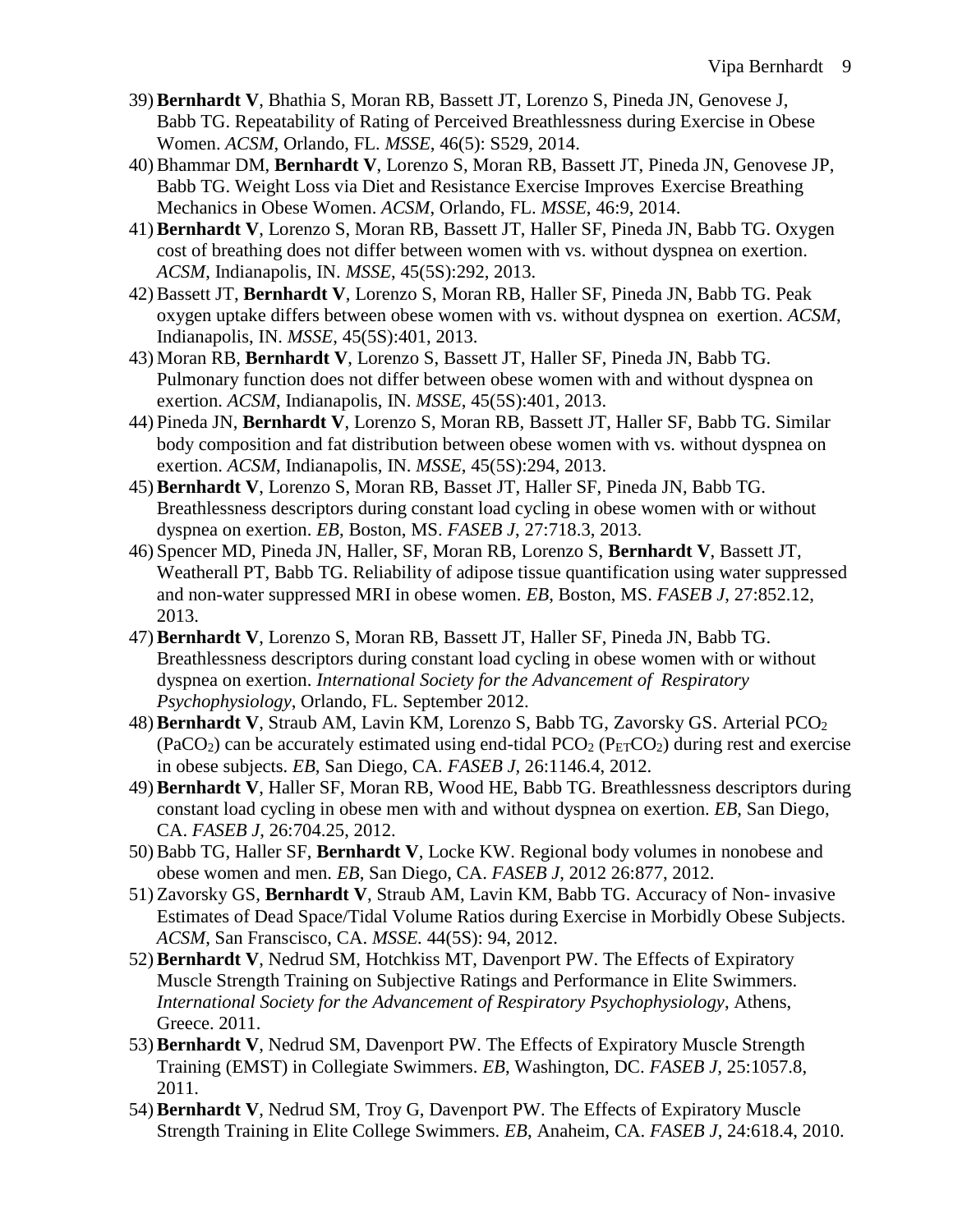- 55)**Bernhardt V**, Hotchkiss M, Garcia-Reyero N, Denslow N, Davenport PW. Chronic Tracheal Occlusions Modulate Gene Expression in the Medial Thalamus. *EB*, Anaheim, CA*. FASEB J*, 24:1021.7, 2010.
- 56)**Bernhardt V**, Nedrud SM, Troy G, Davenport PW. The Effects of Expiratory Muscle Strength Training in Elite College Swimmers. *University of Florida Graduate Student Council Interdisciplinary Conference*, Gainesville, FL. 2010.
- 57)**Bernhardt V**, Denslow N, Liu L, Pate K, Vovk A, Davenport PW. Tracheal Occlusion Modulation of Gene Expression in the Medial Thalamus. *ATS*, Toronto, Canada. *AJRCCM,* 177. 2008.
- 58) Pate K, Hotchkiss M, **Bernhardt V**, Shahan P, Vovk A, Davenport PW. Tracheal Obstruction Elicited C-Fos Expression in the Somatosensory and Affective Central Neural Pathways. *ATS*, Toronto, Canada. *AJRCCM,* 177, 2008.
- 59) Hotchkiss M, **Bernhardt V**, Pate K, Shahan P, Robertson E, Davenport PW. Respiratory Related Anxiety Induced by Tracheal Obstruction in Conscious Rats. *ATS*, Toronto, Canada. *AJRCCM* 177, 2008.

### **SERVICE**

Texas A&M University-Commerce: Department, College, and University Committees

- ACSM Exercise is Medicine-on Campus, supervisor/advisor (2019 present)
- Faculty Senate, HHP representative  $(2018 present)$
- Institutional Review Board, member (2017 present)
- Faculty Development Grants Committee, member (2017 present)
- Honors College Committee, member (2015 present)
- Faculty Senate Academic Practices Committee, member (2016 present)
- Faculty Senate Awards Committee, member (2015 2019)
- College Curriculum Committee, member (2014 present)
- **QEP/Global Fellow (2015 present)**
- Institutional Effectiveness Coordinator for B.S. Kinesiology & Sports Studies (2014 present)
- HHP Kinesiology & Sports Studies-Human Performance committee, chair (2014 present)
- HHP Graduate Program committee, member (2014 present)
- $\bullet$  HHP strategic planning committee, member (2014 present)
- $\bullet$  HHP scholarship committee, member (2015 present)
- HHP Academy for Health Potential committee, member (2018 present)
- 2014, 15, 16, 17 Annual Huffines Discussion
	- Coordinate and advertise broadcasting of the event in conjunction with Texas A&M
- 2017 Faculty Judge at TAMUS Pathways Annual Symposium, Tarleton State University, Stephenville, TX.

2020 Texas Chapter of the American College of Sports Medicine in Waco, TX

- Travel with 3 graduate student and 3 undergraduate students
- Poster presentation by master's student Nicole Varone
- Poster presentation by undergraduate student Omar Ramirez
- Undergraduates competed in Annual Student Bowl Competition
- Major of the Year: Linda Ngo

2019 Texas Chapter of the American College of Sports Medicine in Fort Worth, TX

Travel with 2 graduate student and 5 undergraduate students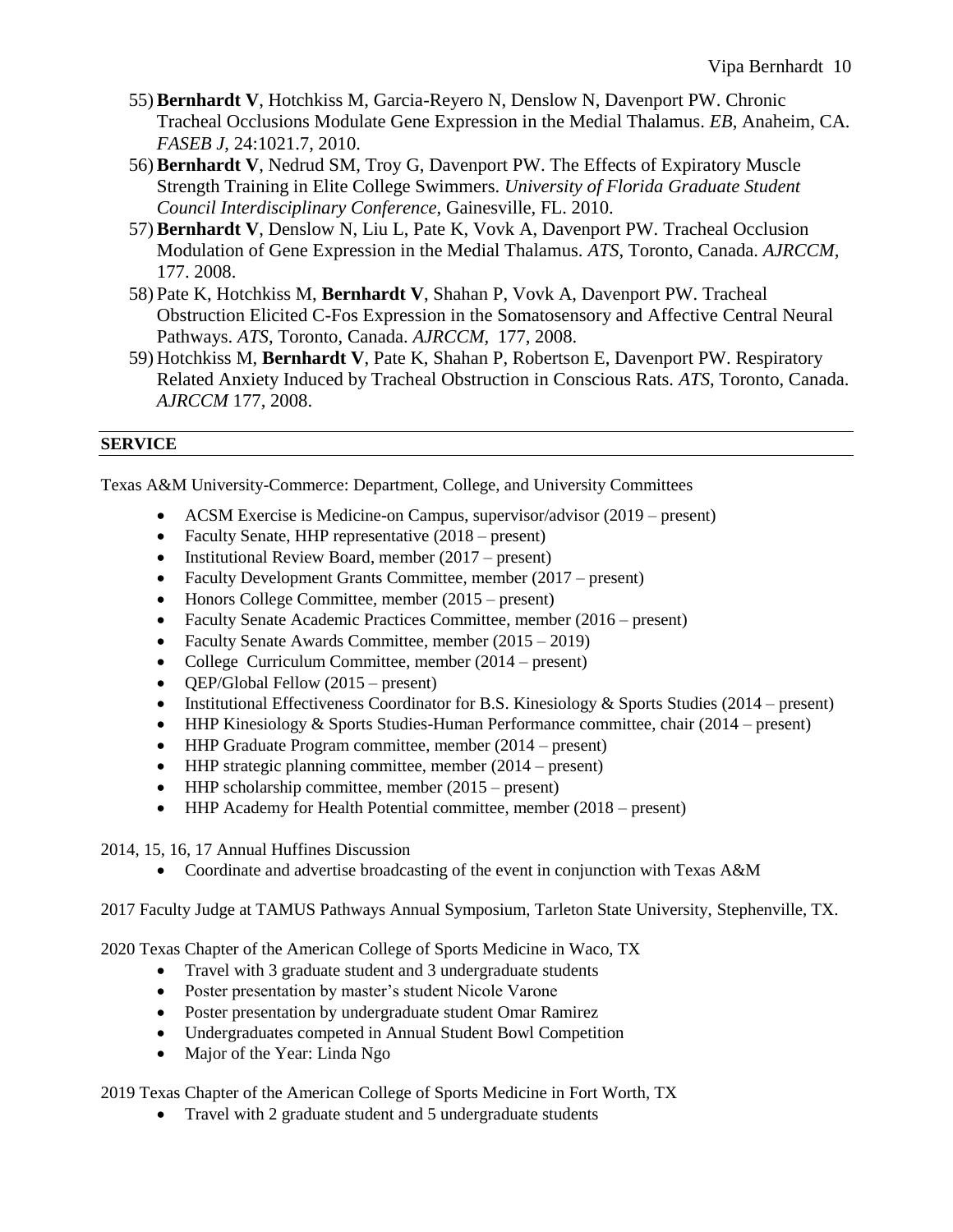- Oral presentation by master's student Nicole Varone
- Poster presentation by master's student Guadalupe Herrera
- Undergraduates competed in Annual Student Bowl Competition
- Major of the Year: Carly Prim
- Awards Committee member

2018 Texas Chapter of the American College of Sports Medicine in Austin, TX

- Travel with 1 graduate student and 3 undergraduate students
- Undergraduates competed in Annual Student Bowl Competition
- Major of the Year: Nicole Varone

2017 Texas Chapter of the American College of Sports Medicine in Waco, TX

- Travel with 3 graduate students and 3 undergraduate students
- Undergraduates competed in Annual Student Bowl Competition
- Major of the Year: Jonathan Marshall
- Awards Committee member

2016 Texas Chapter of the American College of Sports Medicine in College Station, TX

- Travel with 4 graduate students and 3 undergraduate students
- Poster presentation by master's student Christopher Sataray
- Undergraduates competed in Annual Student Bowl Competition
- Major of the Year: William Holcomb

2015 Texas Chapter of the American College of Sports Medicine in Austin, TX

- Travel with 3 graduate students and 5 undergraduate students
- Undergraduates competed in Annual Student Bowl Competition
- Major of the Year: Kyle Hackney

## **PROFESSIONAL MEMBERSHIPS**

- 2013 present American College of Sports Medicine
- 2015 present Texas Chapter of the American College of Sports Medicine
- 2021 present International Organization for Health, Sports, and Kinesiology
- 2015 2016 National Association for Kinesiology in Higher Education
- 2015 2016 Texas Assoc for Health, Physical Education, Recreation & Dance
- 2014 2017 American Thoracic Society
- 2011 2013 American Heart Association
- 2012 2013 International Society for the Advancement of Respiratory Psychophysiology
- 2009 2010 Society for Neuroscience
- 2007 American Physiological Society

## **SCHOLARSHIPS, FELLOWSHIPS, & TRAVEL GRANTS**

- 2015, 2016, 2017, 2018, 2019 TAMUC Faculty Development Grant
- 2016 CHEST Annual Meeting, Travel Grant
- 2014 Abstract Scholarship, American Thoracic Society
- 2006-2010 University of Florida Alumni Fellowship
- 2006-2009 University of Florida Grinter Fellowship
- 2010 University of Florida Department of Physiological Sciences Travel Grant